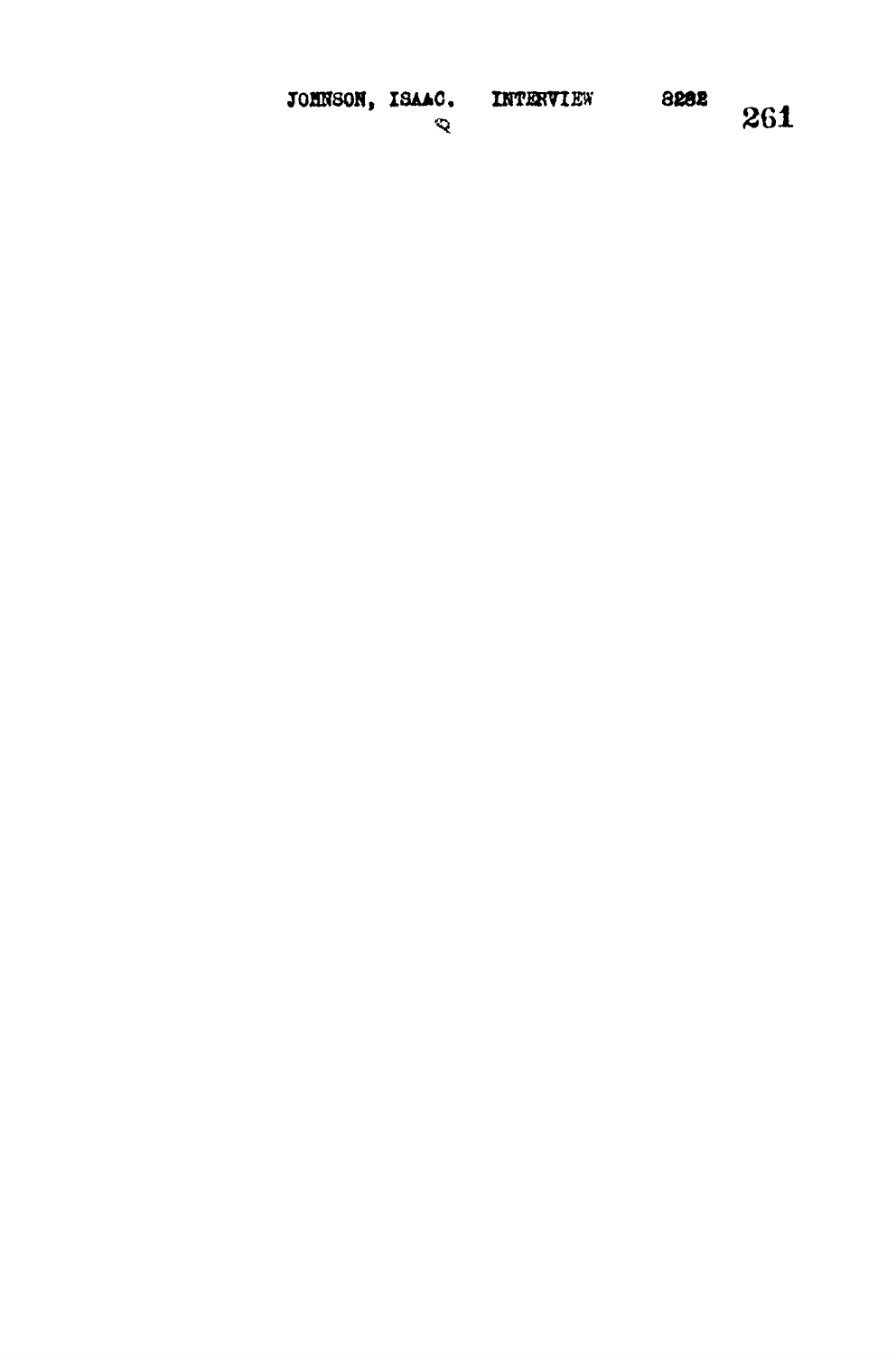**\* - 8 - 30HNSON, ISAAC.** INTERVIEW. Form A-(S-145) 8282<br>BIOGRAPHY FORM 262 BIOGRAPHY FORM WORKS FROGRESS ADMINISTRATION Indian-Pioneer History Project for Oklahoma

| Field Worker's name                                                                                                                                  | Robert H. Boatman    |                         |             |
|------------------------------------------------------------------------------------------------------------------------------------------------------|----------------------|-------------------------|-------------|
|                                                                                                                                                      |                      | August 17               | 7<br>193    |
|                                                                                                                                                      | <b>Esaac Johnson</b> |                         |             |
|                                                                                                                                                      |                      |                         |             |
| 2. Post Orric Address                                                                                                                                | . Byars, Oklahoma    |                         |             |
| 3. Residence address (or locution) 2 miles North 1 Mile West of Byars.                                                                               |                      |                         |             |
| 4. DATE OF SIRTH: Month March 23 Year 1873                                                                                                           |                      |                         |             |
|                                                                                                                                                      |                      | Territory 01d Stonewall |             |
| 6. Name of Father Place of birth Place of birth                                                                                                      | Tom Johnson          | Alabama                 |             |
| Other information about father                                                                                                                       | Elizabeth Strickland |                         | Mississippi |
| 7. Name of Mother Place of birth Place of birth                                                                                                      |                      | Chickssaw Tribe.        |             |
| Other information about mother                                                                                                                       |                      |                         |             |
| Notes or complete narrative by the field worker dealing with the life and<br>story of the merson-interviewed. Refer to Manual for suggested subjects |                      |                         |             |

and questions. Continue on blank shects if necessary and attach firmly to this form, bomber of sn-.ets<sup>1</sup> attached .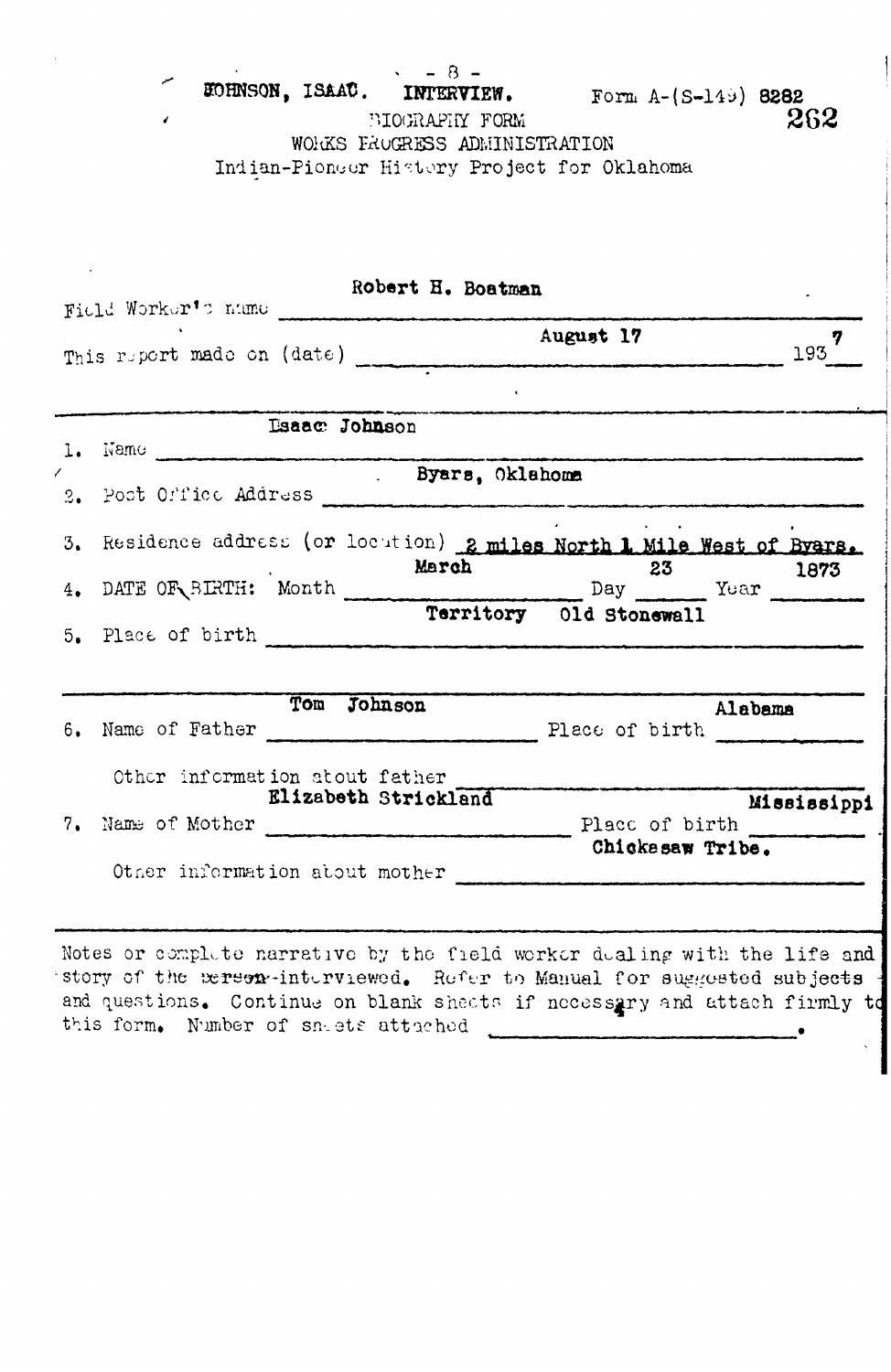Robert H. Boatman Field worker, 8-17-37

> Interview with Isaac Johnson MoClaJn County, Oklahoma.

I was born near Stonewall in 1865. At the age of two I was taken to a small place called Johnsonville.

My mother was one-fourth Chickasaw Indian and so my father intermarried into that tribe. It was a tribal qustom thet when a Chickasaw woman married a man who was not a Chickasaw the Chickasawe would ac ept him into the tribe. So Tom Johnson was initiated and as was customary was given a title. He became "Judge". At the time this was only a title but "s time passed he really became judge over the Chickasaw Caucus. This Caucus wes to the Indians what our legislature is to us.

Tom Johnson bought a ranch sear where Johnsonville is now located. A small town  $\kappa$ rew up and was named Johnsonville. Some think it was named for Judge Johnson but that is definitely a mistake, it was named for Manford Johnson, who was the first werehant of the town.

I grew up on the ranch and at the age of ten I could ride any ordinary bronc out of the two hundred **\** first time I was allowed to go with the "gang" on the

**first time I was allowed to go with the "gang" on the**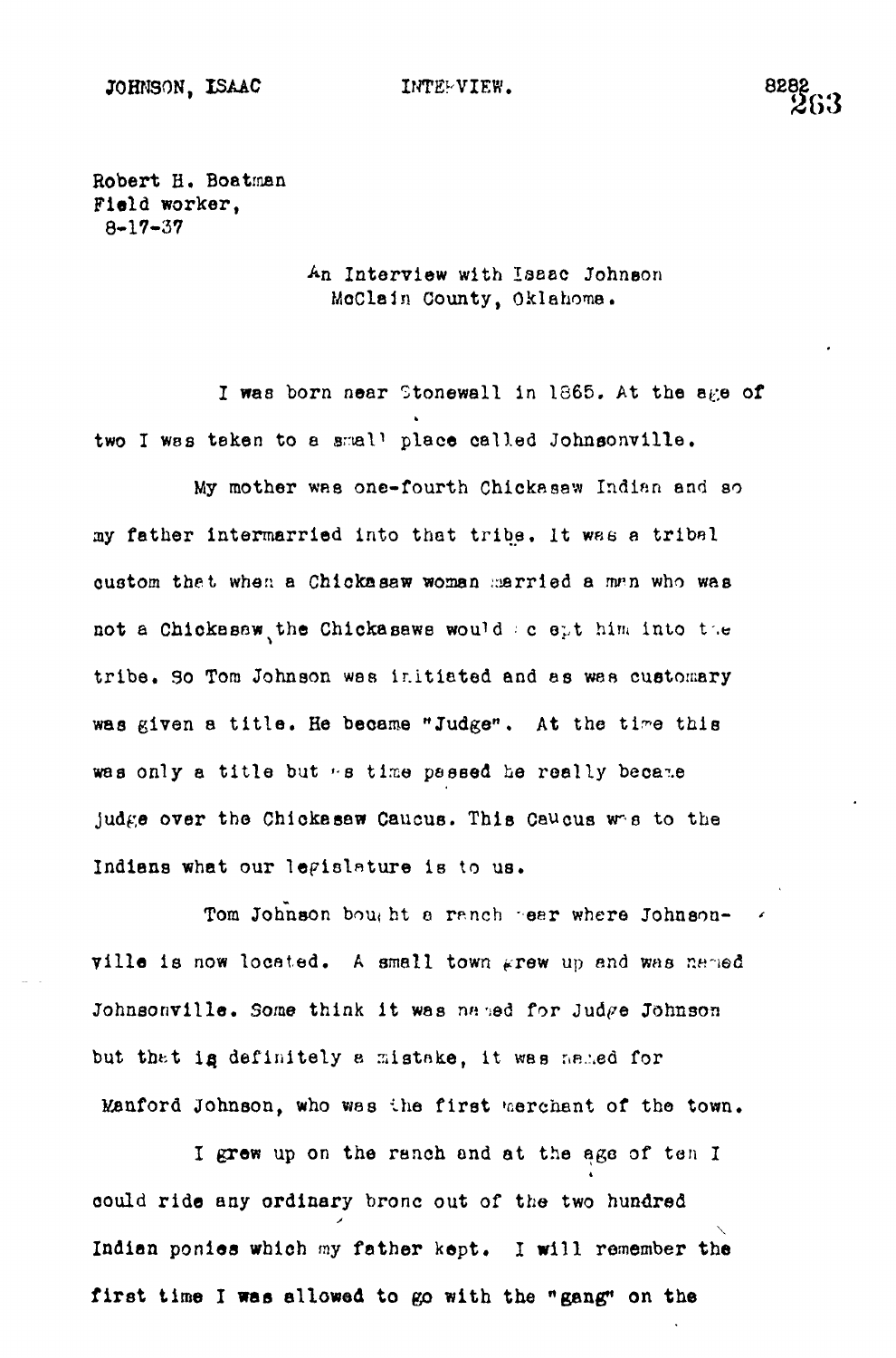JOHNSON. ISAAC. INTERVIEW. 8282

 $\mathbf{2}$ 

round up. For two or three deys before we started two of the hands rode "fence". That is they rode round the entire range, mending fence and keeping a sharp lookout for strays.

Finally we started; we rode to the corner farthest from the ranch house. We were more than glad to eat our "jerky" and cold biscuits and had down for the night.

The next morning at dewn our work began. I did small jobs end ran errands. We built severa' lare stout corrals and then the cowboys really started on the round -up. They spread out fan-like ovor the range and when they would run up on a sunch of cattle they would herd them into the corre's and .o in search for more. This went on until the estimated herd was found. On our last day, Tom, one of our lon, devoted riders, was trempled beneath the hoofs of his pony when it stepped into a prairie do-' hole.

Upon reaching home with the cattle, my father decided to dip all the young calves and yearlings. He already hed a dipping pen and pond so he sent for some dip end began. My brother and I ware .allowed to watch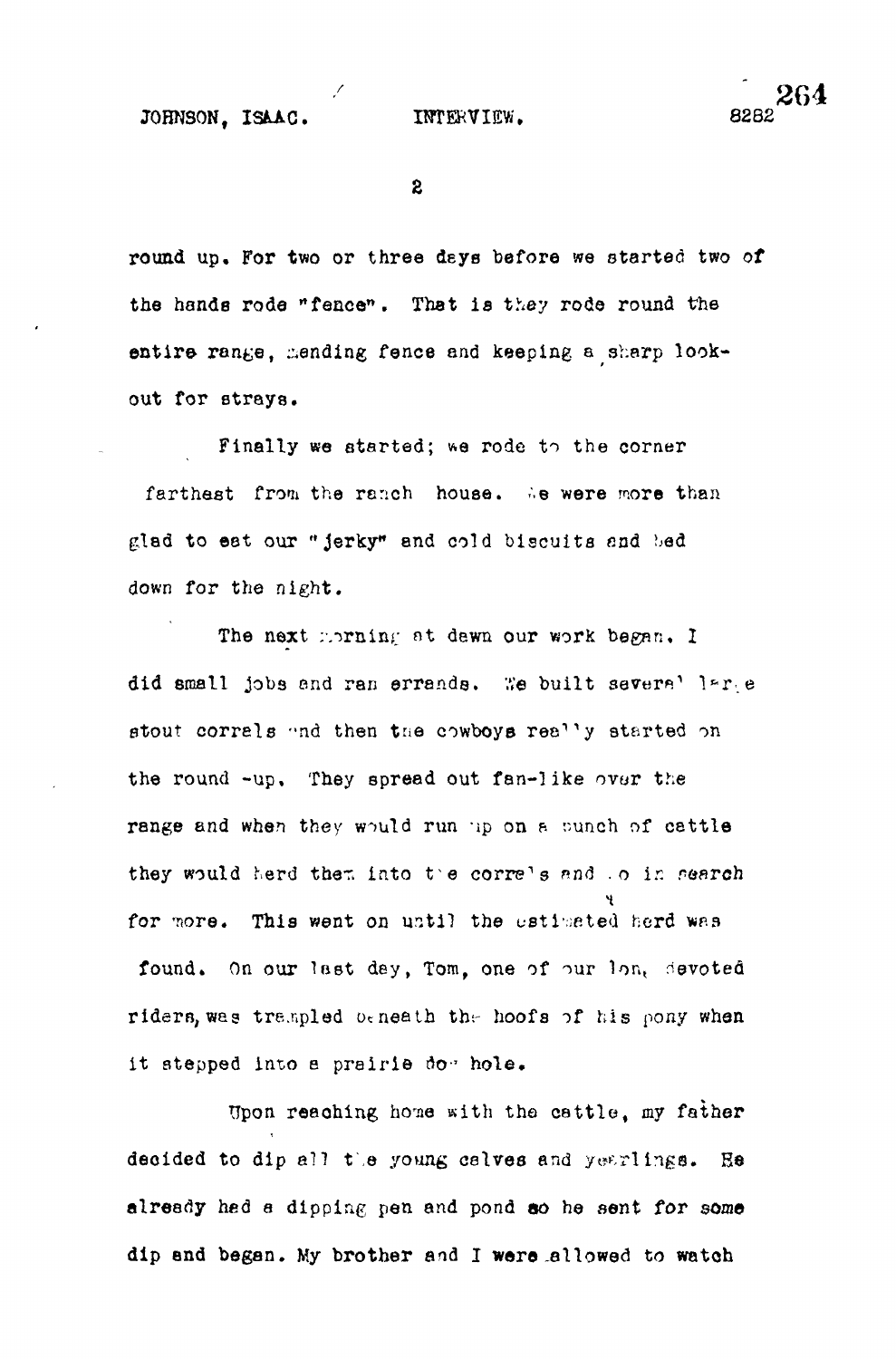3

p.nd we did, by climbing on the fence. The odor wee eo offensive to our young no trils that we oould hardly bear it .

The calves were rum, one at a time, out of  $\kappa$  chute and they fell into the pond and after floundering and swimming around they mide for the bank.

Then the cowboys hooked long implements .ade for the purpose behind the forelegs of the cattle and helped them out. The cattle were then turned into the fenced range to wait to be nold. In winter the cattle were fed and kept sheltered from t'e cold.

After the round-up the cowboys all went to the bunk-house, a building containing a cot for every hend. It was comfortable but nothing to compare to the ranch house.

The large porch of the ranch-Louse opened into a cheerful front room which was office and living-room combined. Next was a 1'rge dining-room where everyone ate and the kitchen was back of the dining-room. The family sleeping ounrters were upstairs.

I, like my father aa a rancher. I also farm on a small scale. When my father died he willed the